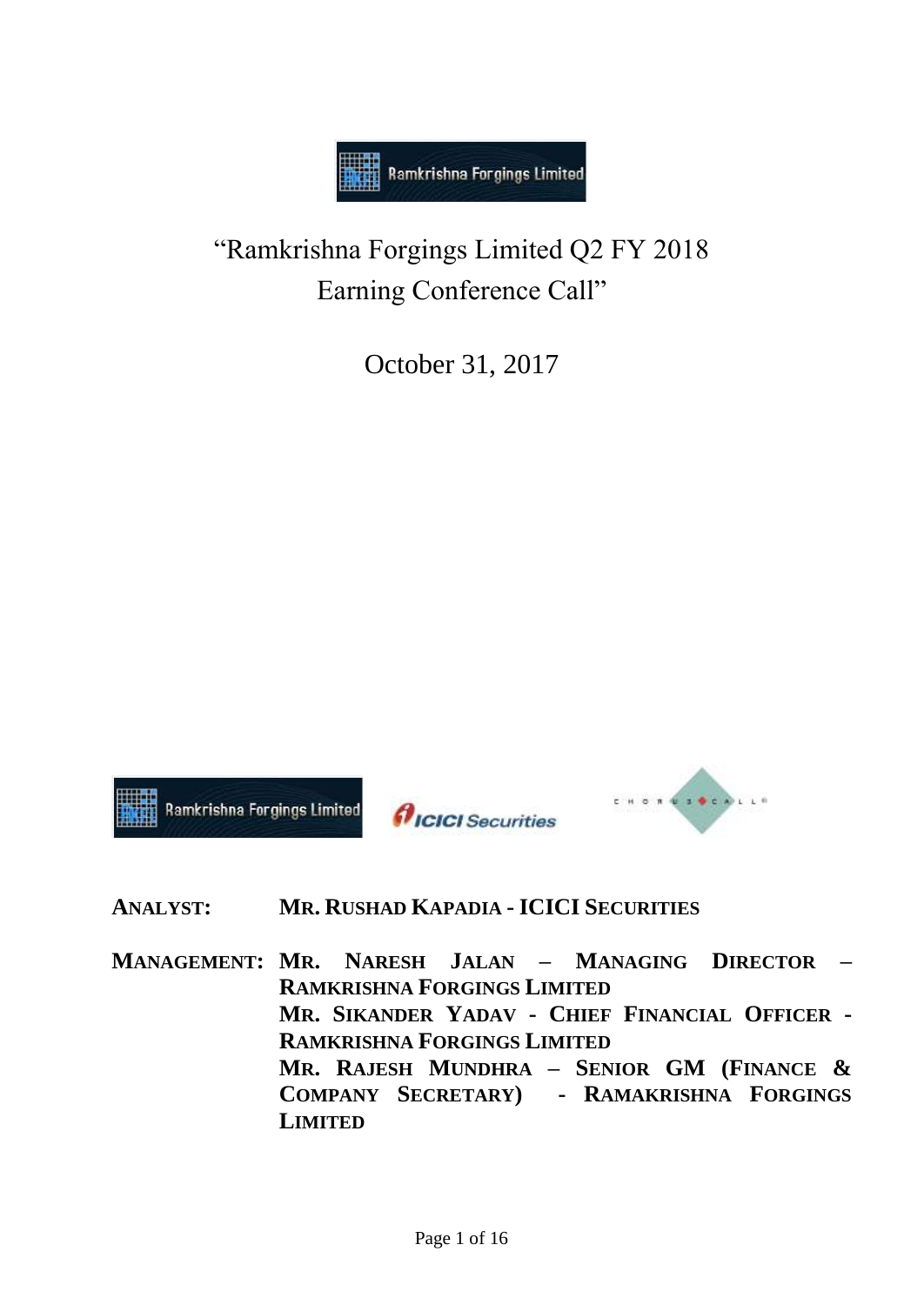| <b>Moderator:</b> | Ladies and gentlemen, good day and welcome to the Ramkrishna Forgings Limited Q2 FY 2018            |
|-------------------|-----------------------------------------------------------------------------------------------------|
|                   | Earning conference call hosted by ICICI Securities Limited. As a reminder, all participant lines    |
|                   | will be in the listen-only mode and there will be an opportunity for you to ask questions after the |
|                   | presentation concludes. Should you need assistance during the conference call, please signal an     |
|                   | operator by pressing "*" then "0" on your touchtone telephone. Please note that this conference is  |
|                   | being recorded. I now hand the conference over to Mr. Rushad Kapadia from ICICI Securities.         |
|                   | Thank you and over to you Mr. Kapadia!                                                              |
|                   |                                                                                                     |

- **Rushad Kapadia:** Thank you. Good morning everybody. Thank you for joining us today for the Ramakrishna Forgings Earnings Call. We have with us from the management, Mr. Naresh Jalan, Managing Director, Mr. Sikander Yadav, Chief Financial Officer, and Mr. Rajesh Mundhra, Senior GM (Finance & Company Secretary). I would now like to hand over the call to the management for their comments. Over to you Sir!
- **Rajesh Mundhra:** Thank you, Rushad. Good morning to everyone. We welcome you to the concall hosted by our company for the quarter ended and half-year ended September 30, 2017. We have achieved a domestic tonnage of 23012 tonnes for this quarter as against 11203 in the corresponding quarter. The domestic manufacturing realization had been around 96300 per tonne in this quarter as against Rs.84100 in the corresponding quarter.

We have achieved an export tonnage of 6626 tonnes for this quarter as against 4300 tonnes in the corresponding quarter. The export sales for this quarter has been 89.34 Crores as compared to 49.43 Crores in the corresponding quarter. The export realization has been around 134845 per tonne in this quarter as against 114757 in the corresponding quarter.

We have achieved a total tonnage of 29738 tonnes in this quarter as compared to 15511 tonnes in the corresponding quarter and a total tonnage of 52747 tonnes in the half-year ended as compared to 36676 tonnes in the corresponding period. The total operational revenues for this quarter net of excise and other income has been 333.26 Crores as compared to 155.69 Crores in the corresponding quarter and a total operational revenue for the half-year ended, net of excise and other income has been 590.87 Crores as compared to 373.14 Crores in the corresponding quarter.

The company has achieved an EBITDA net of other income of 65.1 Crores for this quarter as against 27.85 Crores in the corresponding quarter and the EBITDA for the half-year period net of other income has been 116 Crores as compared to 70.48 in the corresponding quarter. The EBITDA margins net of other income stood at 19.54 in this quarter as compared to 17.89 in the corresponding quarter.

The finance cost for the quarter and half-year includes notional foreign exchange difference of 2.67 Crores as per para VI of Ind-AS 120 and AS23. The company has uploaded an investor presentation providing the requisite detail. We request all the investors not to raise any customer specific queries during the concall. I am accompanied by Mr. Naresh Jalan, our Managing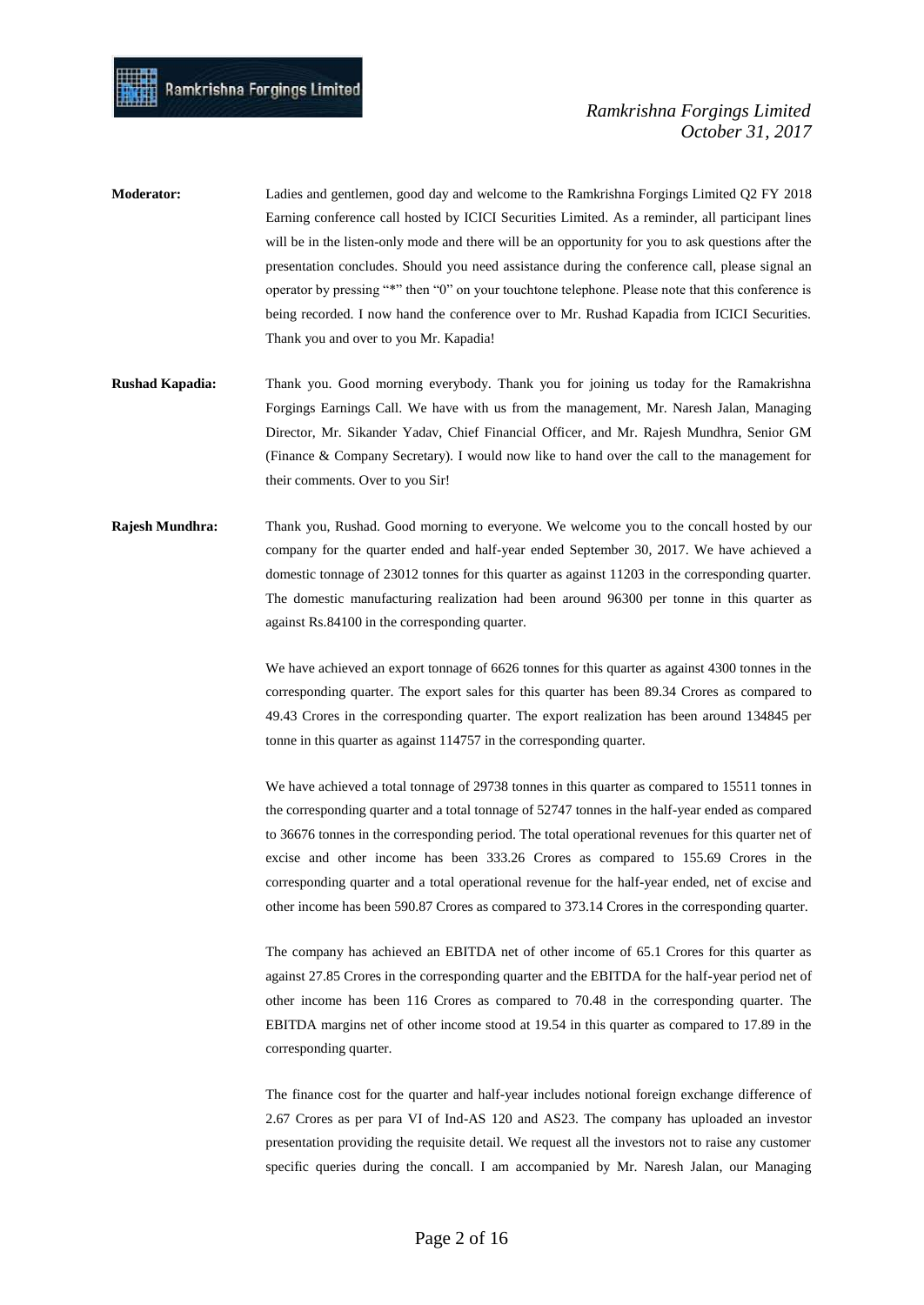Director and Mr. Sikander Yadav, CFO on this concall today. I hand over the proceedings to the floor. Thank you.

- **Moderator:** Ladies and gentlemen, we will now begin the question and answer session. We have the first question from the line of Nitesh Sharma from Phillip Capital. Please go ahead.
- **Nitesh Sharma:** Thanks for the opportunity. Congratulations on a good quarter. Sir, we have seen a very strong momentum in our domestic business during the quarter apart from the market growth could you highlight what has worked for us in the quarter?
- **Rajesh Mundra:** I think basically apart from the market growth the capacity utilisation has worked for us and we are getting better capacity utilisation from our new investments as such we are adding more market share and we are able to utilise that capacity more as such the momentum continues for us.
- Nitesh Sharma: We have attained whatever share gains we were trying to achieve?

**Rajesh Mundra:** Not completely, but yes. We have considerably gained market share.

- **Nitesh Sharma:** Sir, on the export front, the overall tonnage was a bit disappointing. Any key reasons for the same? Have you seen any delay in shipments or is it because of the utilisation levels at peak in the machining segment? What would be the key reasons for weaker export tonnage quarter-onquarter?
- **Rajesh Mundra:** Basically due to better premix we have got from domestic as well as domestic volumes going up, our capacity utilisation in the other plants of machining and others, we had to debottleneck them, so we will again see considerable return back to exports this coming quarters back to normal.
- Nitesh Sharma: The machining segment is we fully utilised as of now?
- **Rajesh Mundra:** We are fully utilised.
- **Nitesh Sharma:** So what is the plan now of debottlenecking? By what percentage would we increase our machine capacity?
- Naresh Jalan: We are not increasing our machine capacity. It is basically what we are doing some PPM activity and automation activity by which we are debottlenecking the capacities as of today.
- Nitesh Sharma: Okay, so what kind of percentage increases that would be?
- **Naresh Jalan:** In capacity wise, overall growth should be close to around 5% to 7% in the machining capacity in this quarter.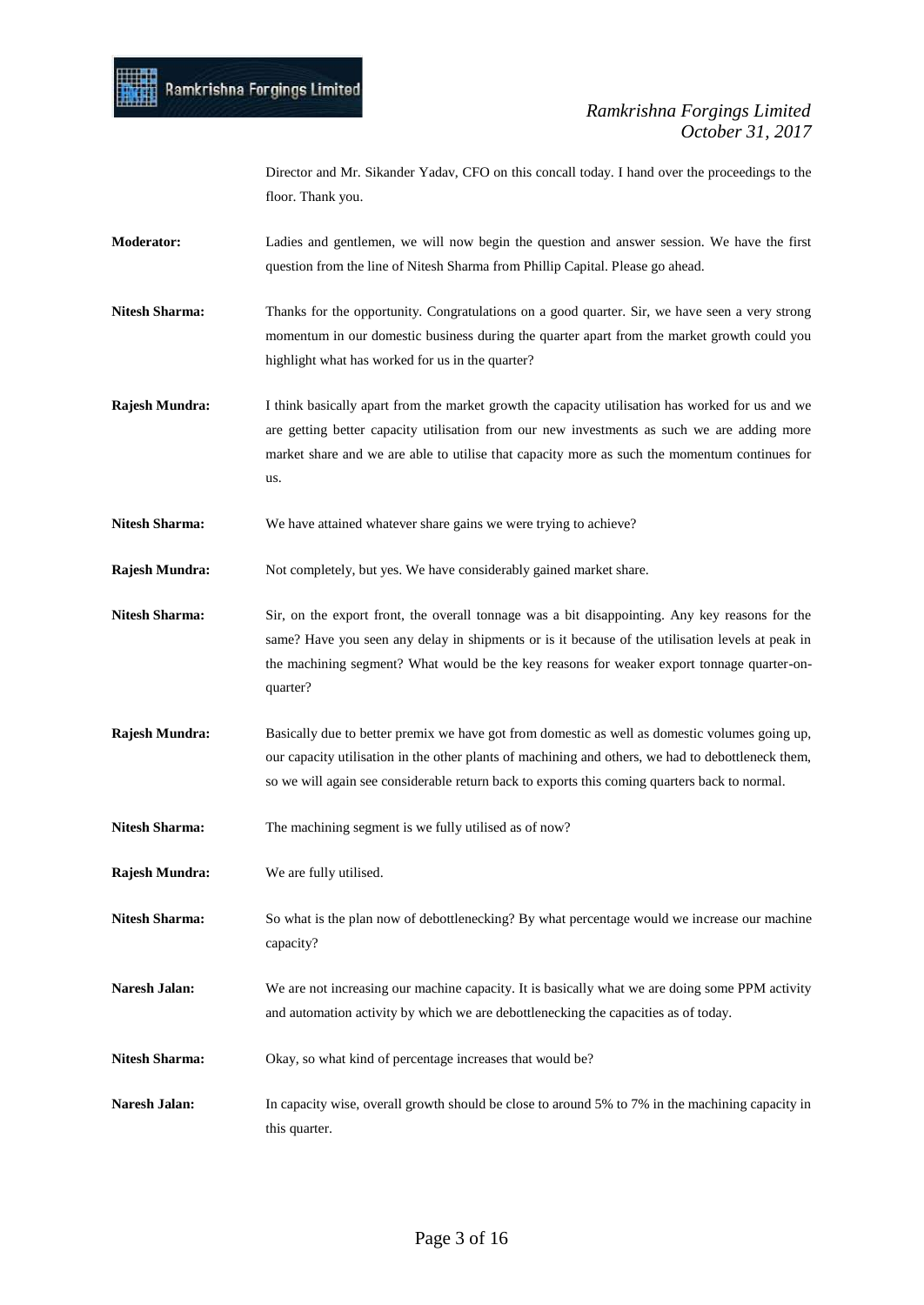

- **Nitesh Sharma:** Sir on the growth margin front, we have seen some disappointment, I believe this could be because of delay in price hikes, so do you see this returning back in this quarter?
- **Naresh Jalan:** I think there are two thinks to it. There are basically continuous rise in raw material pricing while we are able to get one hike again another new hike has come in so commodity pricing is regularly increasing and we are unable to get customer approvals in faster manner which is effecting the operating profits.
- Nitesh Sharma: So, is it just a lag effect or customers are reluctant?
- **Naresh Jalan:** It is a bit reluctant.
- **Rajesh Mundhra:** We have back-to-back contracts. So there is no question of customer being reluctant on this, basically there is a lag effect.
- **Nitesh Sharma:** Thank you. I will come back in the queue.
- **Moderator:** Thank you. Next question is from the line of Basudeb Banerjee from Antique Finance. Please go ahead.
- **Basudeb Banerjee:** Thanks. Congrats for good set of numbers. A few questions; one is like presently you have done fabulous almost close to 30000 tonnes this quarter with domestic truck numbers coming up pretty well and US Class 8 also. Now you have somehow in the verge of stabilizing your balance sheet. How do you see yourself with the next down cycle in both these markets managing your margin and PBT down the line? Any strategies you are now planning out to face the down cycle?
- **Rajesh Mundhra:** No, we are not working on any down cycle. Basically what we are visualizing that the next two years is going to be extremely good. So we are working on capacity debottlenecking and utilisation to improve, so rather being optimistic on the market we are not yet looking into the downward cycle of the market.
- **Basudeb Banerjee:** Sir, this positivity of the market is because of your own client addition and product addition or you expect the markets in general be that much of positive?
- **Rajesh Mundhra:** It is on both sides, basically market is also doing well as well as we have earlier question I have answered that we have gained market share and the development speed of the components which we are going with gaining enough new components to basically improve the capacity utilisation going forward.
- **Basudeb Banerjee:** Sir, any emission norm changes in Class US 8 market down the line?
- **Naresh Jalan:** 2019.
- **Basudeb Banerjee:** CY2019 beginning?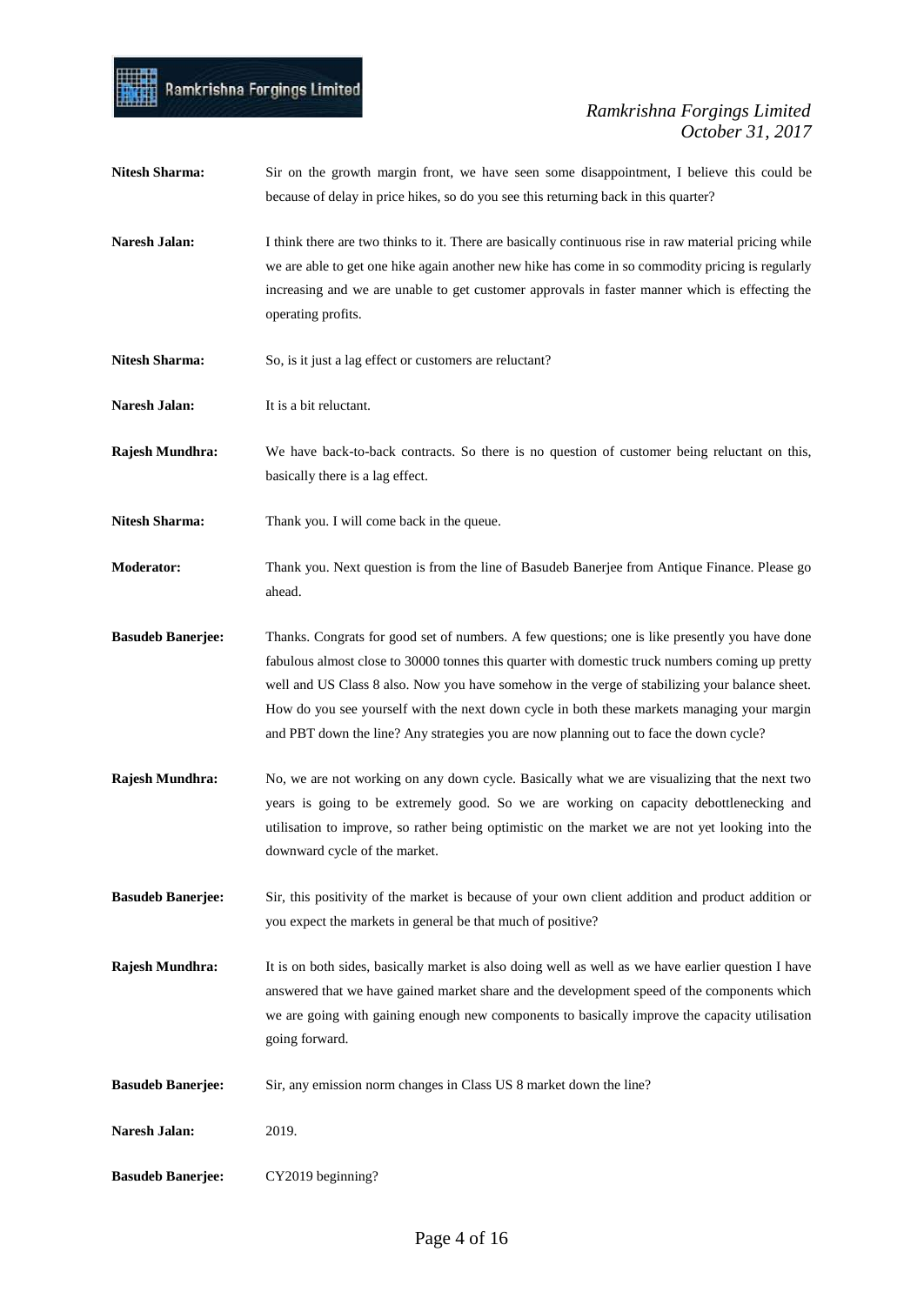

| Naresh Jalan:            | Yes.                                                                                                                                                                                                                                                                                                                                                                                                                                                                                                                                                               |
|--------------------------|--------------------------------------------------------------------------------------------------------------------------------------------------------------------------------------------------------------------------------------------------------------------------------------------------------------------------------------------------------------------------------------------------------------------------------------------------------------------------------------------------------------------------------------------------------------------|
| <b>Basudeb Banerjee:</b> | Do you see demand prebuying coming in CY2018 because of that?                                                                                                                                                                                                                                                                                                                                                                                                                                                                                                      |
| Naresh Jalan:            | As of now demand is very good, so I do not see if demand goes anywhere further we have<br>increase from here on, it is difficult for us to cater. I think we are right now at a very exciting<br>zone wherein at this level itself we expect much more better capacity utilisation. So we are not<br>looking at any growth in the market from here on.                                                                                                                                                                                                             |
| <b>Basudeb Banerjee:</b> | Last time we discussed about usage of the money raised for enhancing machining capacity so<br>somebody asked also in the call, so what is the outlook on that.                                                                                                                                                                                                                                                                                                                                                                                                     |
| Naresh Jalan:            | I think there is no money raising. We have just completed our QIP and basically that money we<br>are cash ready for any inorganic or going forward as and when our capacity utilisation exceeds<br>the requirement then we go in for a Greenfield of Brownfield project, but as such we have not<br>enhanced any machining capacity. Whatever capex we are doing this year 85 Crores maintenance<br>capex which we have planned at the year start that is only the machining as well as the<br>maintenance as well as machining capacity add on which is going on. |
| <b>Basudeb Banerjee:</b> | Sir last thing, why this tax rate is so low, I did not get, any reason behind it, tax rate this quarter<br>is much on the lower side?                                                                                                                                                                                                                                                                                                                                                                                                                              |
| Rajesh Mundhra:          | You see the tax rate is low because we had the capex of new plant and due to that the<br>depreciation level is so high so this is the MAT rate, not the actual tax rate, because this is the<br>main reason and so we have unabsorbed depreciation lying on the balance sheet.                                                                                                                                                                                                                                                                                     |
| <b>Basudeb Banerjee:</b> | The interest outgo per quarter which was going to reduce post the fund raising so this is now<br>stable level of interest outgo and be it further lower down the line?                                                                                                                                                                                                                                                                                                                                                                                             |
| Rajesh Mundhra:          | We are looking towards further reduction in interest rates and as we mentioned that for 2.67<br>Crores was forex gains so technically we have produced 2.67 from 18.9 Crores.                                                                                                                                                                                                                                                                                                                                                                                      |
| <b>Basudeb Banerjee:</b> | Sure so it will be closer to 16.5 times?                                                                                                                                                                                                                                                                                                                                                                                                                                                                                                                           |
| Rajesh Mundhra:          | Yes, 16.2 Crores.                                                                                                                                                                                                                                                                                                                                                                                                                                                                                                                                                  |
| <b>Basudeb Banerjee:</b> | Thanks.                                                                                                                                                                                                                                                                                                                                                                                                                                                                                                                                                            |
| <b>Moderator:</b>        | Thank you. The next question is from the line of Jinesh Gandhi from Motilal Oswal Securities<br>Limited. Please go ahead.                                                                                                                                                                                                                                                                                                                                                                                                                                          |
| <b>Jinesh Gandhi:</b>    | Couple of questions from my side. First is given that there has been a significant increase in<br>underlying steel prices what kind of price increase further we will have to take to fully pass on<br>the commodity price inflation?                                                                                                                                                                                                                                                                                                                              |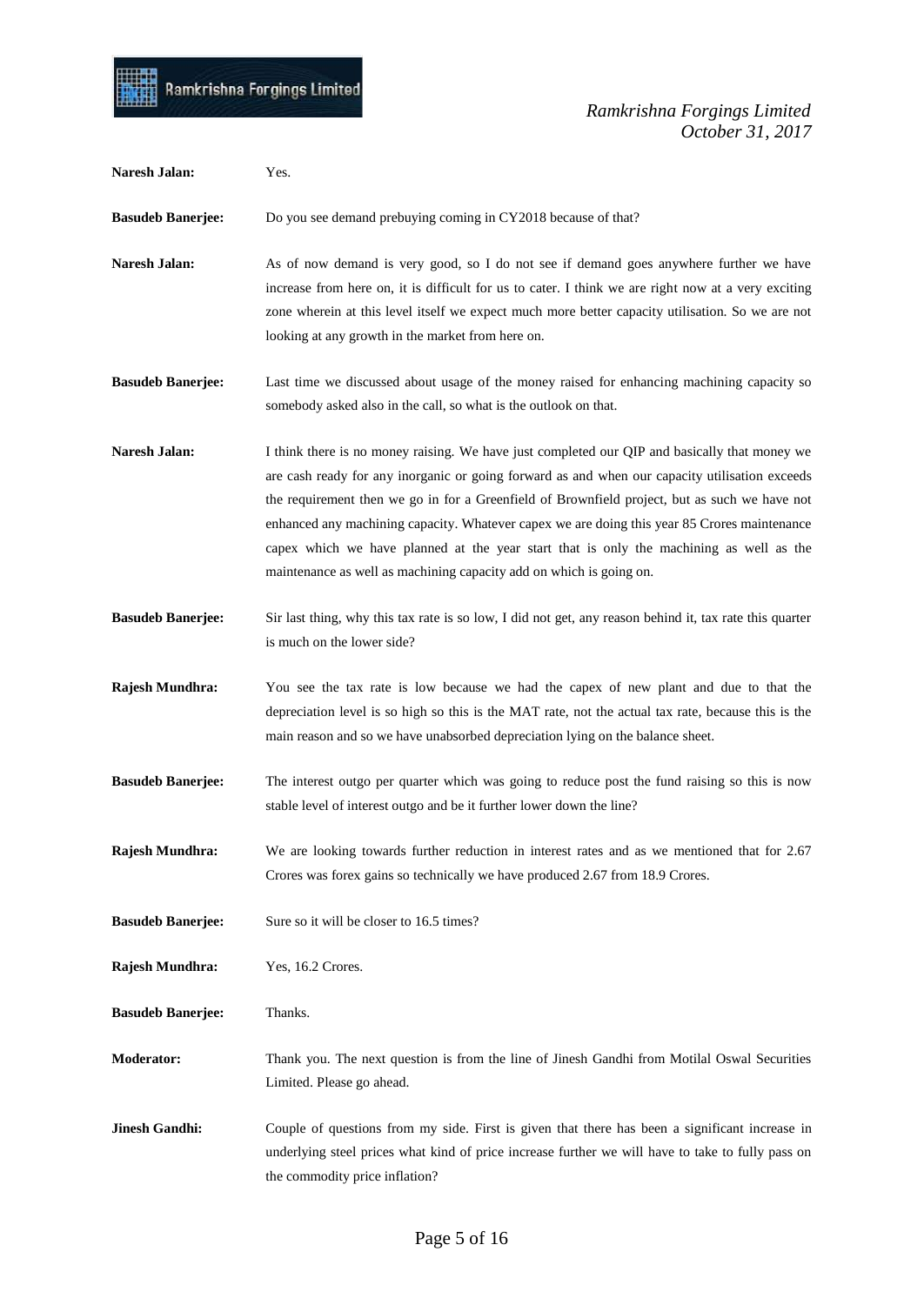- **Naresh Jalan:** As of now OEMs are supposed to give us around Rs.2000 per metric tonnes price increase, which is already being decided by the OEMs. As of now we are aware of only that. Any further price increase we are unaware of that and going forward we may with the commodities cycle as such we expect further around Rs.2 to Rs.3 price increase next half of the year.
- **Jinesh Gandhi:** Rs.2 to Rs.3 per kg.

**Naresh Jalan:** But as of now passing on pending with the OEMs is only Rs.2000.

**Jinesh Gandhi:** Does the similar pricing arrangement work in exports also, because if I look at our exports realization QOQ has been flat whereas domestic we have seen reasonable?

- **Naresh Jalan:** Basically it is quarter-to-quarter. It does not have within the quarter the export raw material price hike has happened only first day of the quarter. So already October 1, 2017 we have already on our export contracts, got the pending raw material price increases.
- **Jinesh Gandhi:** Sir, any reason then our realization should be flat vis-à-vis previous quarter?
- Naresh Jalan: Previous quarter we did not get this price increase. October 1, 2017 we have got this price increase. So now any other in mid month if there is any price increase in the mid quarter but that will only be passed on January 1, 2018. So if there is any mid month price increases only it happens in the first day of the next quarter.
- **Jinesh Gandhi:** So, effectively in exports price increase could be as high as Rs.3 to Rs.4 from January?
- Naresh Jalan: As of now already October 1, 2017 we have got close to around 7% price increase and January 1, as of now we are not aware we need to really work on that. I think it is very difficult to tell you as of now, but as on October 1 we have got 7% increase.
- **Jinesh Gandhi:** That is good enough. Last question pertains to we have mentioned in our presentation that we have got sample approvals for 133 new items and new development of 66, can you just throw light on how does this process work now since sample approval is in place, we get orders directly or how does this process work?
- **Naresh Jalan:** Samples are made only after we get the confirmed order and contracts in place, but after getting the sample approved there is a PPAP lot and field trial which is supposed to take another three to five months time, so only after that all supplies start.
- **Jinesh Gandhi:** These 133 items, which you have talked about should this be across commercial vehicles and non-autos as well or this would be larger?

**Naresh Jalan:** Across all platforms.

**Jinesh Gandhi:** Thanks. All the best. I will come back.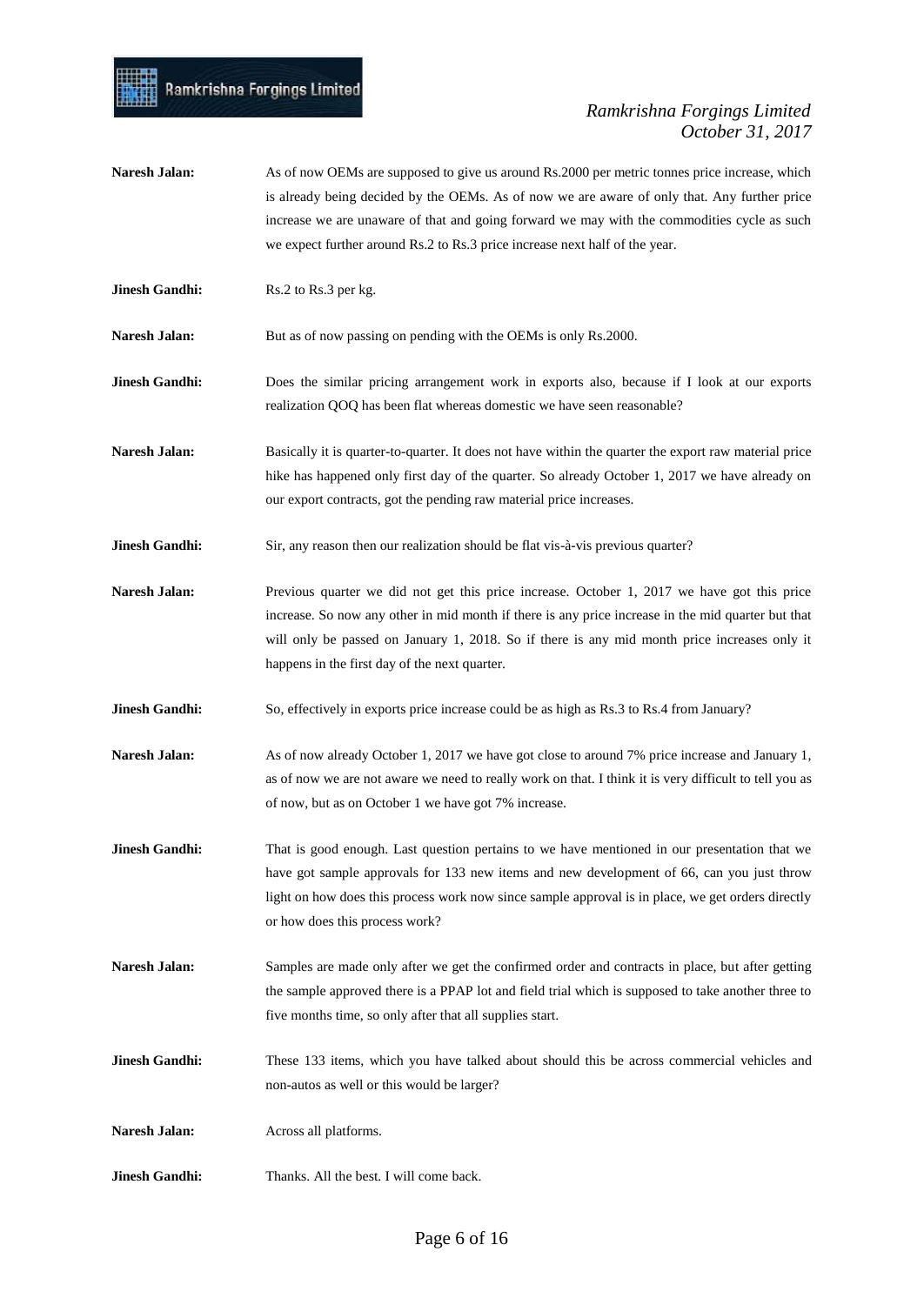## mil Ramkrishna Forgings Limited

| <b>Moderator:</b>    | Thank you. The next question is from the line of Ajit Motwani from Bharati AXA Life. Please go<br>ahead.                                                                                                                                                                                                                                                                                                                         |
|----------------------|----------------------------------------------------------------------------------------------------------------------------------------------------------------------------------------------------------------------------------------------------------------------------------------------------------------------------------------------------------------------------------------------------------------------------------|
| Ajit Motwani:        | Good morning Sir. Sir, my question is on the non-auto domestic part, is there a ramp up there<br>over last six months that you have seen for you?                                                                                                                                                                                                                                                                                |
| Rajesh Mundhra:      | We have in domestic non-auto segment it is absolutely flat. We will only see ramp up in FY2019.                                                                                                                                                                                                                                                                                                                                  |
| <b>Ajit Motwani:</b> | Because if I just look at the absolute revenues that you have done on the domestic side is 243<br>Crores against 208 Crores done in the March quarter of 2017 so versus March your revenue is<br>higher by about 20%, but on M&HCV production basis the volumes are not that much so just<br>wanted to understand is it completely market share gain or is it some new non-auto business has<br>been added on the domestic side? |
| Rajesh Mundhra:      | No, new non-auto business has been added in. it is basically market share gain as well as new<br>component development for M&HCV space.                                                                                                                                                                                                                                                                                          |
| <b>Ajit Motwani:</b> | Secondly on the press plant volumes that you have given, so that has gone up from 7000 in the<br>quarter June to now 12000. So despite the 4500 tonne increase in press volume, so export<br>volumes QOQ were down, any comment on that?                                                                                                                                                                                         |
| Naresh Jalan:        | I have already answered to that question, most of our exports happen only on finished<br>components and we have capacity constraints in our machining as of today and we are already in<br>a process of debottlenecking and export volumes are going to again go up from this quarter.                                                                                                                                           |
| Ajit Motwani:        | So based on your capacity of machining, would it be possible for you to fully utilise the plant if<br>the orders are there, if the 12500 tonne capacity on an annual basis is about 46000 or 50000?                                                                                                                                                                                                                              |
| Rajesh Mundhra:      | Full utilisation of the capacities is only going to happen in FY2019 and we will be at that time<br>ready with almost everything in machine division.                                                                                                                                                                                                                                                                            |
| Ajit Motwani:        | Sir, the machining capacities would go up gradually you are saying?                                                                                                                                                                                                                                                                                                                                                              |
| Naresh Jalan:        | Yes.                                                                                                                                                                                                                                                                                                                                                                                                                             |
| Ajit Motwani:        | In that case, any change to your annual guidance on volumes?                                                                                                                                                                                                                                                                                                                                                                     |
| Naresh Jalan:        | As of now we stick to our 110000 to 115000 tonnes volume for this year and we are confident to<br>make up that volume in a significant manner.                                                                                                                                                                                                                                                                                   |
| Ajit Motwani:        | Thanks a lot Sir.                                                                                                                                                                                                                                                                                                                                                                                                                |
| <b>Moderator:</b>    | Thank you. The next question is from the line of Nishant Vyas from ICICI Securities. Please go<br>ahead.                                                                                                                                                                                                                                                                                                                         |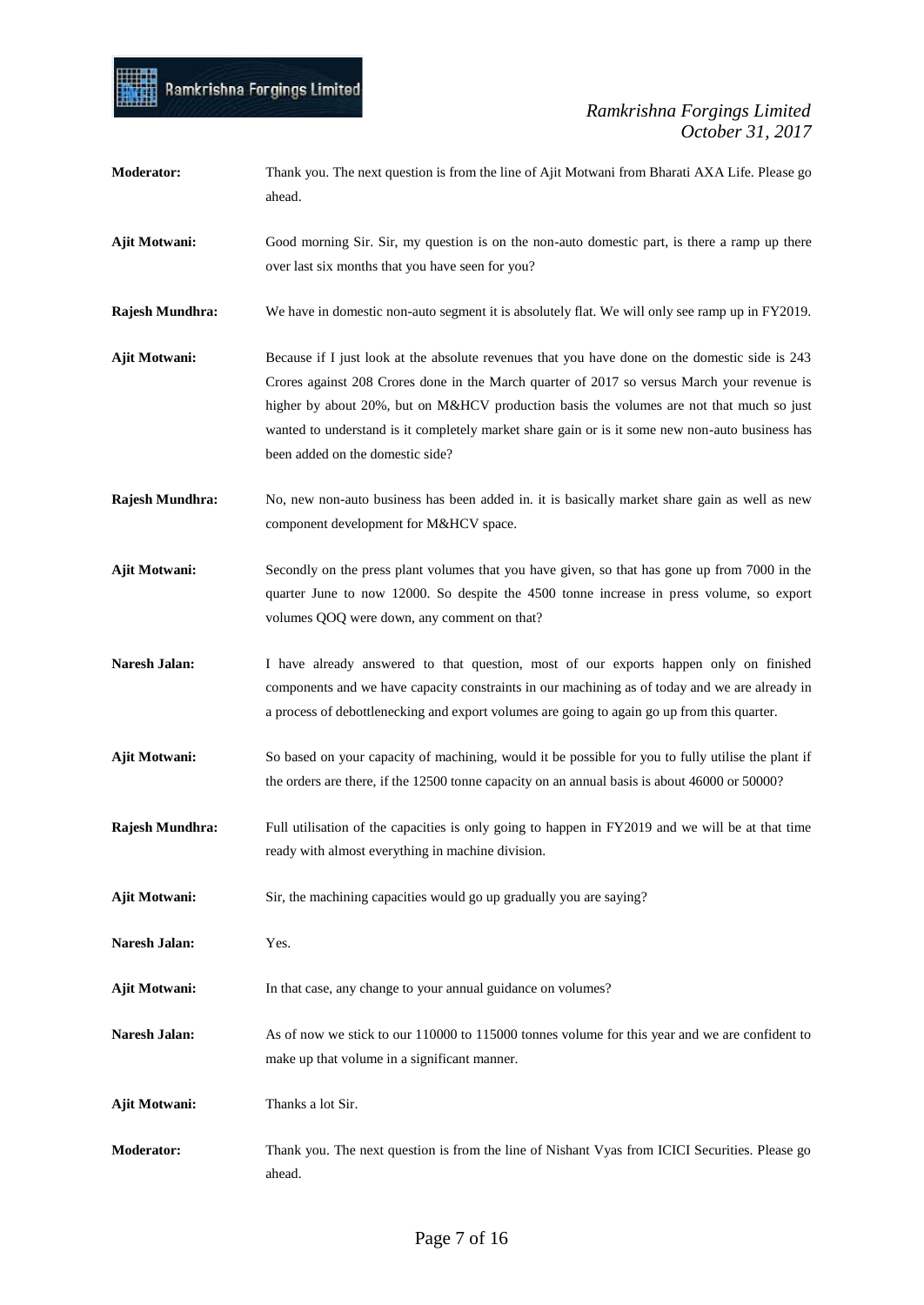- **Nishant Vyas:** Thanks for the opportunity. Sir, continuing with the question the earlier participant asked, just want to get a sense without getting absolute direction as to when do you think the step up in the exports will happen because of all the efforts we will be taking through and in terms of the empanelment that have happened, so what timeline can we access in terms of step up, in terms of exports revenue?
- **Naresh Jalan:** Nishant, significant step up include the exports will happen in the first quarter of financial year 2019, but there will be an improvement in terms of QOQ will start from this quarter only.
- **Nishant Vyas:** Sir, one question on the quarter results. When I see the employee cost, there is a significant increase on a QOQ basis and also from March. Can you highlight is there any one-time in that?
- **Rajesh Mundhra:** There is a one-time cost of 2.6 Crores of paid for performance for the last year and as well as there is a Rs.70 lakh last quarter, means first quarter increments, which have got finalised in the second quarter, basically first quarter Rs.70 lakhs of increments were paid in this quarter. Approximately 3.2 Crores of previous quarter tax was out in this quarter.
- **Nishant Vyas:** Sir on the working capital side, there seems to be some improvement. What can we expect on the working capital side on an annual basis. What kind of improvement can we expect?
- **Rajesh Mundhra:** By the working capital you are saying that we have reduction and you can notice in the debtors that the inventory days and the retail together and we are working towards it and the same would be maintained. We can improve it further from there.
- Nishant Vyas: So one can reasonably expect these levels?
- Naresh Jalan: Better than that.
- **Nishant Vyas:** Thanks. Those are my questions.

**Moderator:** Thank you. The next question is from the line of Priya Ranjan from Systematix Shares and Stock. Please go ahead.

**Priya Ranjan:** Thanks for taking my question. Most of my questions have been answered. Sir, coming back to the previous question on the working capital, despite our significant revenue is skewed towards domestic volumes, or domestic sales, I think more than two-third is domestic sales, but still our inventory level and receivables days are much, much higher. Ideally it should be lower, if it is domestic, right?

**Rajesh Mundhra:** Actually you can see the debtor days have reduced considerably, it was about 26 days and it has improved by 10 days and inventory days also reduced from 134 days to 103 days. So there has been a considerable reduction in both the fronts and moreover as we are increasing our sales with Ashok Leyland and other people where we have a little higher DA. Technically although we are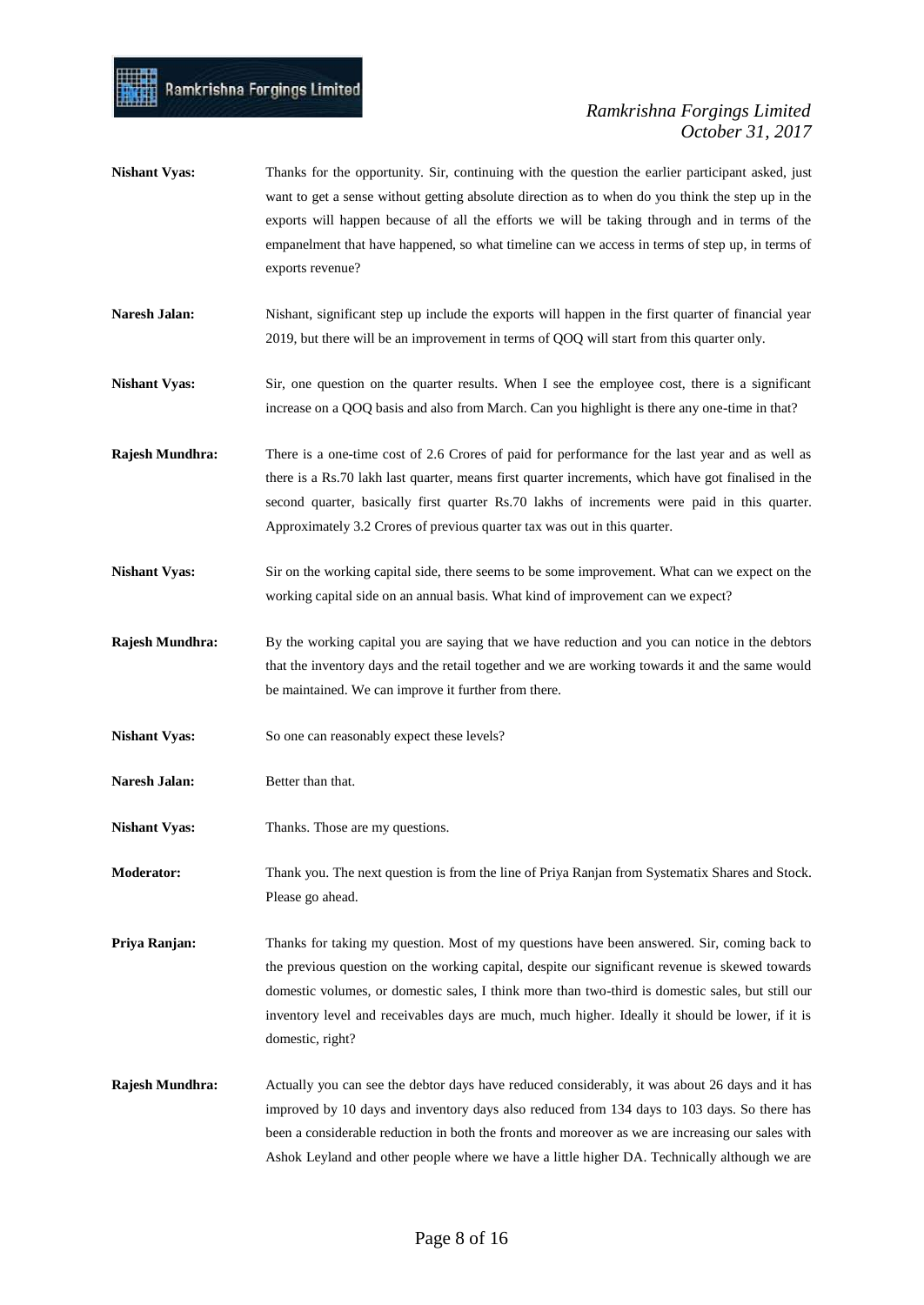

working to reduce it further as we have said earlier we are working towards getting our export bills discounted. We are still working on that and it will help to further reduce our days.

- **Priya Ranjan:** Sir what is our net debt as of now by end of this quarter?
- **Rajesh Mundhra:** Total net debt as of now it is 745 Crores.
- **Priya Ranjan:** Thanks. That is all from my side. Thanks.
- **Moderator:** Thank you. The next question is from the line of Anupama Goswami from SMIFS. Please go ahead.

**Anupama Goswami:** Good morning Sir. Congratulations for good set of numbers. Can you throw a light of the current order book status and are you expecting any future for the end of the year and next year?

**Rajesh Mundhra:** I mean we work on customer schedules basically. We do not have any particular order book. As of now visibility what we have is that we are running to full capacities for the next couple of quarters.

**Anupama Goswami:** Sorry Sir, I joined a bit late. Can you tell me the capacity increase that you are looking forward?

Naresh Jalan: I think we are not doing any capex in terms of capacity increase. Our annual guidance has been 110000 to 115000 tonnes this year and we stick to that guidance and we expect to meet those guidance.

**Anupama Goswami:** Thank you.

**Moderator:** Thank you. The next question is from the line of Ronak Sarda from Axis Capital. Please go ahead.

**Ronak Sarda:** Sir, just one question, if I look at your product portfolio we are not as much impacted from the EV trend, as and when it happens, but any thoughts on getting into that kind of product portfolio, any tie ups, which can fructify our next two to three years?

**Naresh Jalan:** Ronak I think at my current portfolio we are just not at all impacted in case any time EV comes in also because we are mostly on the power train segments of the vehicle or the gearbox and we will not be at all effected, but to your question in terms of going forward as our vision is that we are already trying to get into the EV segments also with our capacity utilisation improving going forward the new capex cycle which are going to start in calendar year 2019 probably we are also looking at getting into consolidating components into electric vehicles, which are basically aluminium forgings.

**Ronak Sarda:** If you can just highlight how different is it from a current product portfolio, what are the new?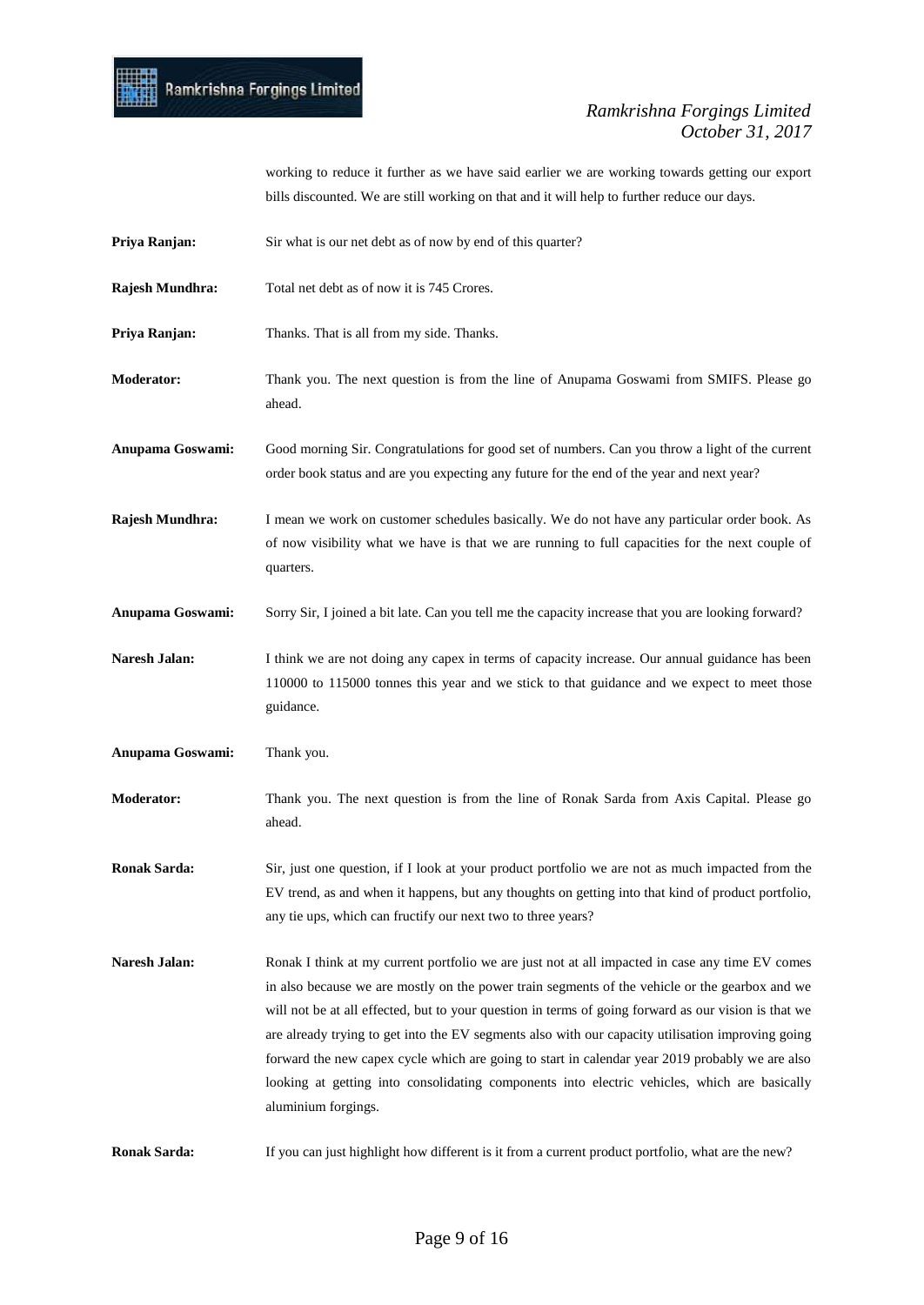Naresh Jalan: Nothing is different in terms of manufacturing process. Only the commodity from steel changes to aluminium and the heating of the steel gets into a different mode, rest the requirement of equipments in terms of success or other things remain the same.

**Ronak Sarda:** We would be looking at the entire forging plus machining or it would be initially just forging?

**Naresh Jalan:** I think it is quite nascent as of now to speak on that. We are talking to several OEMs as well as to the current manufacturing people who are doing this job so it is quite an early trend right now to speak of this. I think as the time comes we will be more convergent with the technology and other things, and then we will come up with our details with the investor community.

**Ronak Sarda:** Thank you and all the best.

**Moderator:** Thank you. The next question is from the line of Akash Manghani from BOI Axa Investment Managers. Please go ahead.

- **Akash Manghani:** Thanks for taking my question. I had a question on your domestic volume growth. I mean you are looking at the first half of FY2018 versus FY2017. Volumes are up around 40% to 42% whereas for the industry the M&HCV volumes are down by around 6%. You mentioned that there is market share gain as well as new components that you have developed. Talking about how much of that would be like-to-like market share gain and over the last one year what is the component of revenue coming from these new products and what are these new products, if you can talk about that?
- Naresh Jalan: We will not be able to tell you exactly to which product, but basically what has happened previous with the comparison of last year similar time, I think first half, our capacity utilisation and the new investments were pretty low and this year the utilisation and the new investments have been doing well and it is improving every month. Basically we have got customer approvals from the new places and lot of new components have been started shipments to the domestic industry as well as the export customers and in the domestic industries we have been able to gain market share, exactly putting to a number to how much and what is the quantum of gain in terms of market share is extremely difficult, but around components whatever we supply as of today, we have a market share or a share of business with the customers of close to around 40% to 70%.
- **Akash Manghani:** So indicatively this year versus last year your share of businesses across the top two to three OEMs would have gone up by how much?
- **Rajesh Mundhra:** Close to around 30%.
- **Akash Manghani:** So that means a lot of the volume increase first half versus first half last year would be because of market share gain and some of it is the new product?
- **Rajesh Mundhra:** Yes.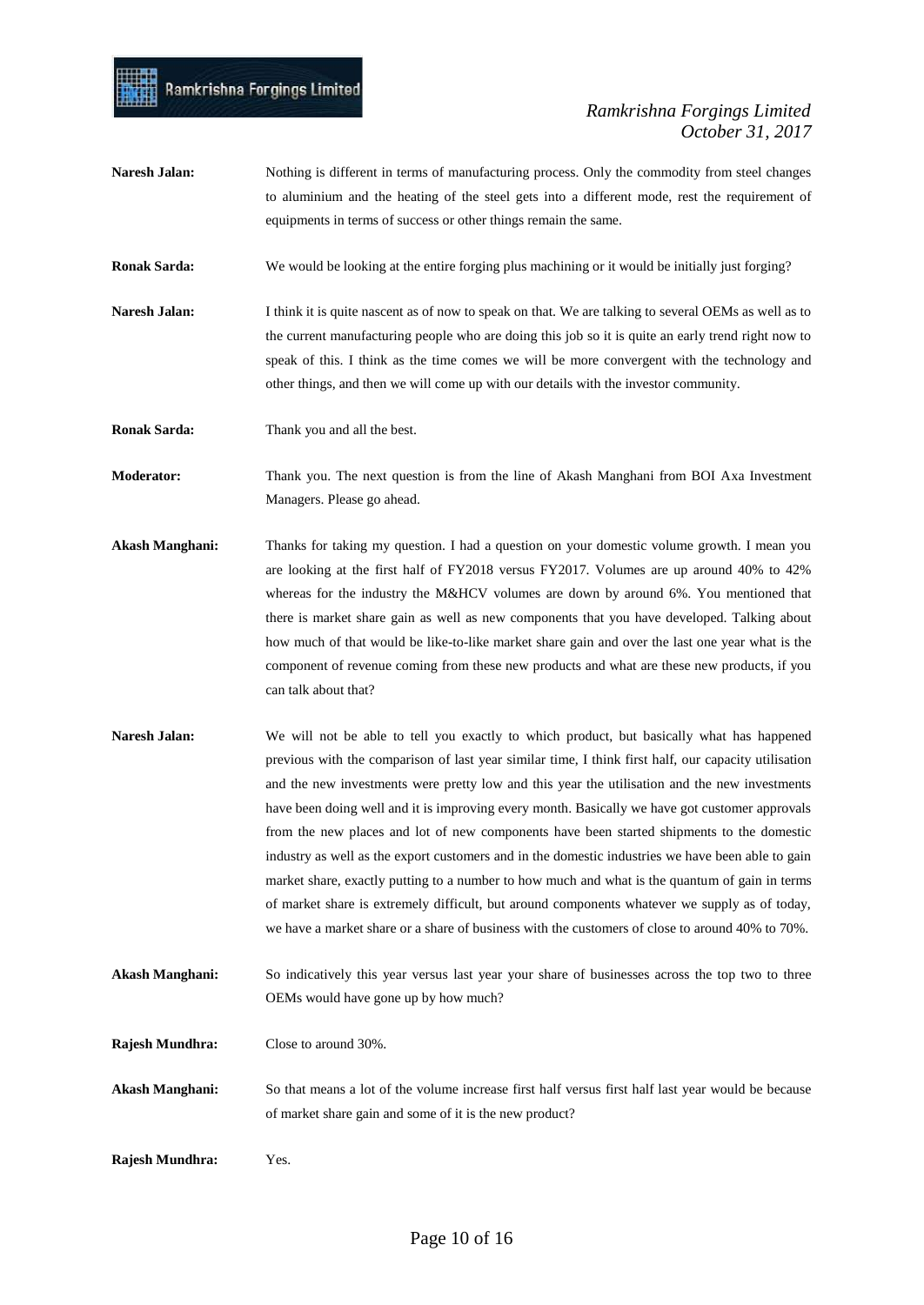- **Akash Manghani:** That is helpful. You talked about the guidance for FY2018 and could you speak about how exports can shape up going to FY2019 also with regards to what kind of order visibility you have?
- **Rajesh Mundhra:** As of now you see next year also in North American market to continue on the upper trajectory as well as European market is also improving every day. As of now we have a very small visibility as such that everybody is doing well, but throwing a number to it, it is extremely difficult but for us next two quarters in exports is going to be a catch up in terms of whatever we have missed out in the last quarter and next two quarters we are going to catch up with the exports.
- **Akash Manghani:** Exports also is there a case of new products coming on stream or it is market share or share of business increasing?
- **Rajesh Mundhra:** Yes. I think mostly new components, which are coming in, and major thrust will be seen in the Q1 FY2019.
- **Akash Manghani:** This is from the heavy press line, 12500 tonnes?

Ramkrishna Forgings Limited

- **Rajesh Mundhra:** Yes.
- **Akash Manghani:** With regards to mix between North America and Europe, how would it stand right now?
- **Rajesh Mundhra:** As of now it is 80:20, but going forward into calendar year 2018 and financial year 2019 first quarter the mix is going to change to close to around 60:40.
- **Akash Manghani:** You are only doing Class 8 in North America?
- **Rajesh Mundhra:** In North American market yes, Class 8, and Class V.
- **Akash Manghani:** Thanks a lot.
- **Moderator:** Thank you. The next question is from the line of Sanjay Satpathy from Ampersand Capital. Please go ahead.
- **Sanjay Satpathy:** Congratulations on good set of result. Sir my question is on exports. Sir you said that you missed out something in first half due to the capacity through. Is there a possibility that some of your competitors who would have grabbed that opportunity?
- Naresh Jalan: No we have a long-term contract and it cannot be correct. Basically we have a warehouse in which we keep inventories. Inventories are pretty low in the warehouse and we are basically running short of inventories in the warehouses, so we are trying to fill those warehouses as fast as possible.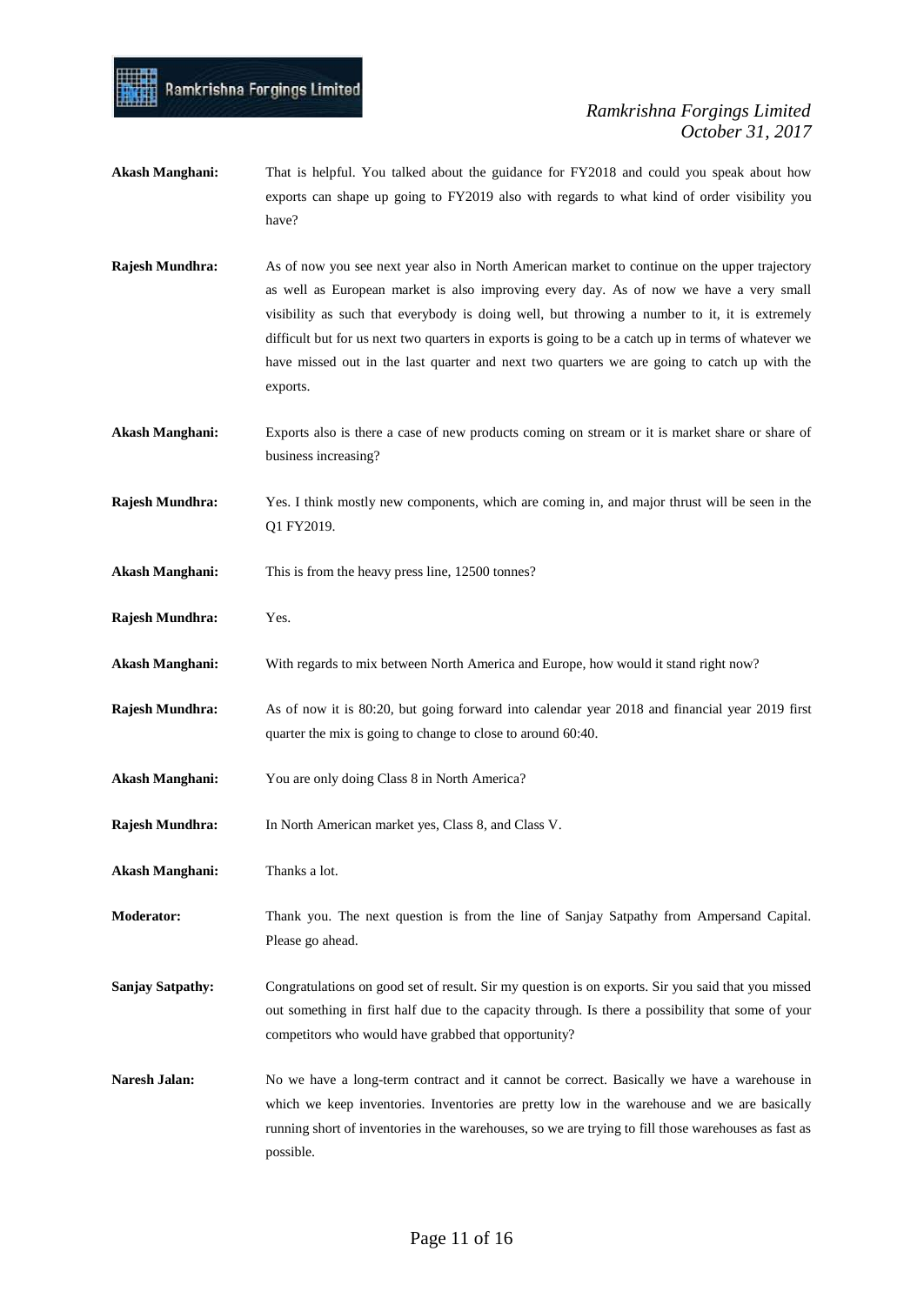

| <b>Sanjay Satpathy:</b> | Sir, as far as pace is concerned, can you just tell us how much of it caters to exports market?                                                                                                                                                                                                  |
|-------------------------|--------------------------------------------------------------------------------------------------------------------------------------------------------------------------------------------------------------------------------------------------------------------------------------------------|
| Naresh Jalan:           | I did not understand your question.                                                                                                                                                                                                                                                              |
| <b>Sanjay Satpathy:</b> | I see the new places are the ones where really the capacity utilisation is low and that are where<br>the most of the growth will come in right Sir?                                                                                                                                              |
| Naresh Jalan:           | Yes.                                                                                                                                                                                                                                                                                             |
| <b>Sanjay Satpathy:</b> | Sir what I wanted to understand is that how much of this new places caters to the domestic<br>market and to the export market.                                                                                                                                                                   |
| Rajesh Mundhra:         | As of now 70% is to domestic market and 30% is to exports.                                                                                                                                                                                                                                       |
| <b>Sanjay Satpathy:</b> | Of all the places.                                                                                                                                                                                                                                                                               |
| Rajesh Mundhra:         | Yes.                                                                                                                                                                                                                                                                                             |
| <b>Sanjay Satpathy:</b> | $30+30=60$ that is.                                                                                                                                                                                                                                                                              |
| Rajesh Mundhra:         | 70% is domestic and 30% is exports.                                                                                                                                                                                                                                                              |
| <b>Sanjay Satpathy:</b> | Is it going to change substantially as we go ahead?                                                                                                                                                                                                                                              |
| Naresh Jalan:           | Our ultimate goal is to move to 60% domestic and 4% exports overall. So I think going forward<br>the premix is going to change.                                                                                                                                                                  |
| <b>Sanjay Satpathy:</b> | Last thing I just wanted to understand from you, you mentioned that your non-auto business is<br>flat and real ramp up in non-auto will happen in fiscal 2019. Is it something, which was<br>preplanned in terms of your new product development, or is this something to do with the<br>market? |
| Naresh Jalan:           | No, it was preplanned because the time lag required for development as well as to get the<br>approvals in place is almost six to eight months time.                                                                                                                                              |
| <b>Sanjay Satpathy:</b> | Sir, last question is that in this quarter since that your average realization on places fell down a<br>bit sequentially, I mean, I just want to understand from you is that the case and it is some kind of<br>temporary product mix is huge that will correct itself going forward?            |
| Naresh Jalan:           | I think there is no average realization in our business. Basically our exports average realization<br>has been flat and domestic average realization has gone up.                                                                                                                                |
| <b>Sanjay Satpathy:</b> | So then it is a mix?                                                                                                                                                                                                                                                                             |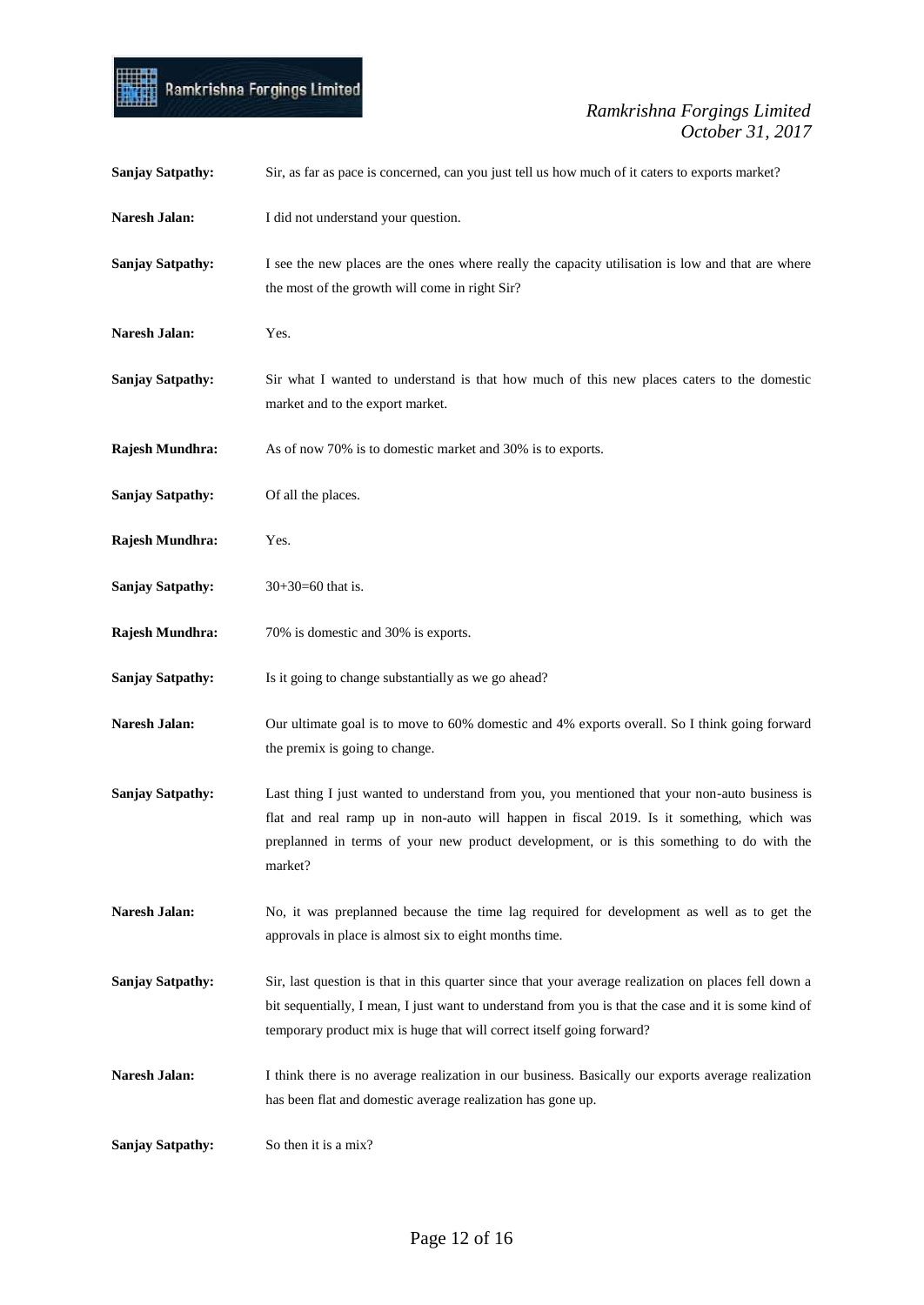

| <b>Naresh Jalan:</b>    | Yes.                                                                                                                                                                                                                                                                                                                                                                                                                                                                                                                                                                 |
|-------------------------|----------------------------------------------------------------------------------------------------------------------------------------------------------------------------------------------------------------------------------------------------------------------------------------------------------------------------------------------------------------------------------------------------------------------------------------------------------------------------------------------------------------------------------------------------------------------|
| <b>Sanjay Satpathy:</b> | Thanks a lot. All the best.                                                                                                                                                                                                                                                                                                                                                                                                                                                                                                                                          |
| <b>Moderator:</b>       | Thank you. The next question is from the line of Amyn Pirani from Deutsche Bank. Please go<br>ahead.                                                                                                                                                                                                                                                                                                                                                                                                                                                                 |
| <b>Amyn Pirani:</b>     | Thanks for the opportunity. Most of my questions have been answered, but just wanted to revisit<br>the machining capacity question. So globally we are seeing that more and more OEMs are<br>wanting now that the machining be done at the vendor end because they want to divert their<br>capex somewhere else. So my first question is that within India also are you seeing that trend<br>incrementally where OEMs are now not wanting to do the machining at their end?                                                                                          |
| <b>Naresh Jalan:</b>    | Nothing as such. Basically we are also planning because of shipment cost and other things<br>forging being heavy, machining is always a viable option in terms of exports. So gradually we<br>are also moving to most of our components in fully finished condition only and like I told you<br>this year with the maintenance capex of 85 Crores most of the capex has been spent on<br>machining capacity. So going forward this is going to be the trend, which continues, quarter-on-<br>quarter and we will further see improvements in terms of our machining. |
| <b>Amyn Pirani:</b>     | But you do not foresee that say sometime next year you will require maybe you are saying that<br>debottlenecking should work for you in the medium term? You would not require like a separate<br>capex or machining line to be setup says sometime next year given the way the trend is going?                                                                                                                                                                                                                                                                      |
| Naresh Jalan:           | I think next year with the capacity utilisation improving, we will have to see in the last quarter<br>the visibility what we have and accordingly plan. Because things are changing absolutely very<br>fast, so we are also moving with the time.                                                                                                                                                                                                                                                                                                                    |
| <b>Amyn Pirani:</b>     | Sir, on the aluminium forging that you mentioned was something that you are thinking in a<br>slightly medium-to-long-term will that require a fresh capex as well or that can be done because<br>you said that the heating treatment is something different from the metallurgy is different, but the<br>stamping part is the same, so will that require separate capex for aluminium size whenever you<br>plan to do it?                                                                                                                                            |
| Naresh Jalan:           | This is not a medium-to-long-term. It is a long-term proposal basically mixed capex, which we<br>do in calendar year 2019. Once our current capacities are at a peak utilisation that is the period<br>we will need to think of this, but it will be a new capex because existing capacity, your existing<br>customers will need to continue supply from the existing setup.                                                                                                                                                                                         |
| <b>Amyn Pirani:</b>     | Actually my question was that is the capex fungible between your existing steel forging and<br>aluminium forging?                                                                                                                                                                                                                                                                                                                                                                                                                                                    |
| Naresh Jalan:           | It is fungible. Presses have to be added for a capacity for new capacities.                                                                                                                                                                                                                                                                                                                                                                                                                                                                                          |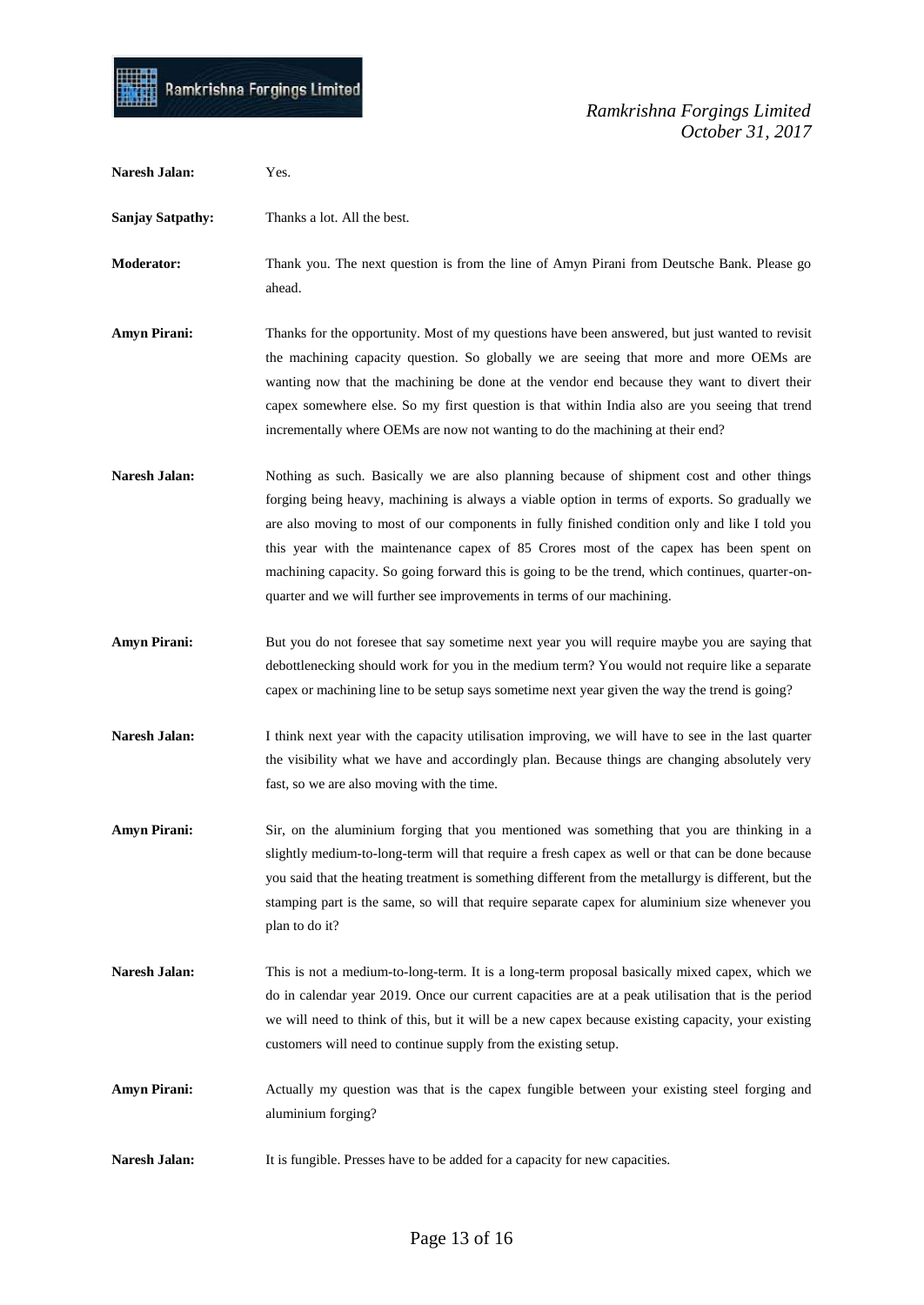

| <b>Amyn Pirani:</b>  | Thank you Sir. Thanks for the opportunity.                                                                                                                                                                                                                                                                                                                                                                                  |
|----------------------|-----------------------------------------------------------------------------------------------------------------------------------------------------------------------------------------------------------------------------------------------------------------------------------------------------------------------------------------------------------------------------------------------------------------------------|
| Moderator:           | Thank you. The next question is a follow up from the line of Ajit Motwani from Bharti Axa Life.<br>Please go ahead.                                                                                                                                                                                                                                                                                                         |
| Ajit Motwani:        | Sir some more on the business update, particularly the oil and gas, and there were two European<br>OEMs, which you had bagged earlier at the year end which were supposed to start in 3Q and 4Q<br>so if you can update us on both of them?                                                                                                                                                                                 |
| <b>Naresh Jalan:</b> | For oil and gas sector, shipments have already started from last quarter. There were no major<br>shipments in the last quarter, but this quarter there is going to be significant shipments in the oil<br>and gas sector. In terms of our European customers both telcos have started doing and rig tests<br>have started. So we are in line for starting major supplies to them in first quarter of calendar year<br>2018. |
| Ajit Motwani:        | In terms of their ramp up of these two orders?                                                                                                                                                                                                                                                                                                                                                                              |
| Naresh Jalan:        | Yes.                                                                                                                                                                                                                                                                                                                                                                                                                        |
| Ajit Motwani:        | Have they got a lead because early you were indicating 3Q and 4Q in terms of ramp up of these?                                                                                                                                                                                                                                                                                                                              |
| Naresh Jalan:        | I think samples, rig tests and other things we will complete this quarter or probably in the first<br>month of next quarter and supplies are going to start.                                                                                                                                                                                                                                                                |
| Ajit Motwani:        | You had earlier indicated of your full year revenue broadly 40% on the revenue side will be<br>coming from export, if I look at the first half numbers, it is more like 31% or 32%?                                                                                                                                                                                                                                         |
| Naresh Jalan:        | I think in the next half we are going to catch up with that.                                                                                                                                                                                                                                                                                                                                                                |
| Ajit Motwani:        | Because typically you know the fourth quarter the domestic revenues is usually far higher than<br>exports, so unless and until you know these plants are ramping up you still remain confident of<br>40%?                                                                                                                                                                                                                   |
| Naresh Jalan:        | Yes we are still remaining confident of achieving 40%.                                                                                                                                                                                                                                                                                                                                                                      |
| <b>Ajit Motwani:</b> | Thanks a lot Sir. Best of luck.                                                                                                                                                                                                                                                                                                                                                                                             |
| <b>Moderator:</b>    | Thank you. The next question is from the line of Chirag Shah from Edelweiss. Please go ahead.                                                                                                                                                                                                                                                                                                                               |
| <b>Chirag Shah:</b>  | Thanks for the opportunity. Sir, a question on domestic market. What kind of outlook you are<br>getting from your customers in domestic market in terms of what kind of trucks you are looking<br>to manufacture at their end and are you seeing any perceptible shift in trend over there?                                                                                                                                 |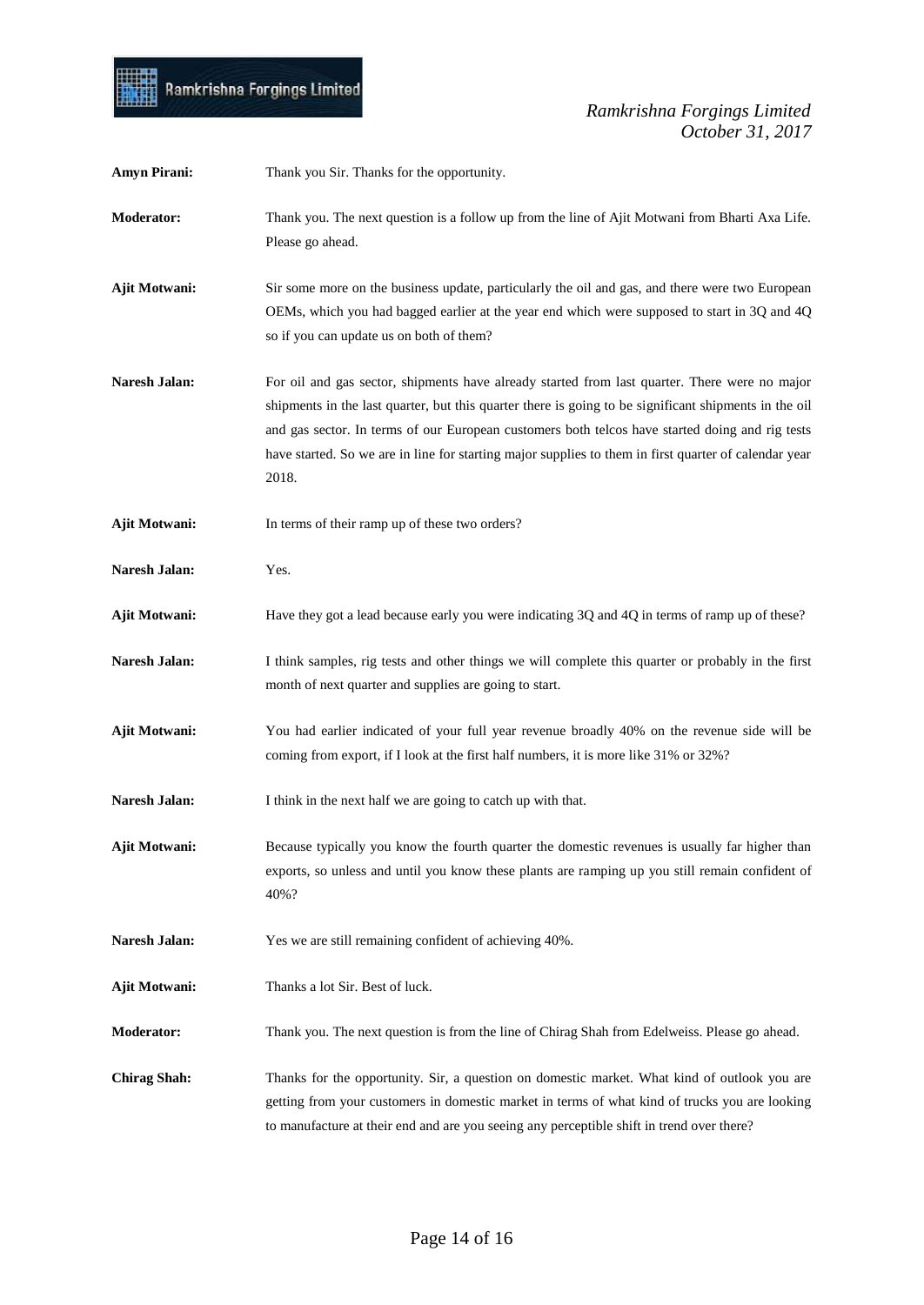- Naresh Jalan: We have seen a considerable shift from a low tonnage to high tonnage vehicle. The number of vehicles will not go up, but for us 20% to 30% components are going to go up because of shift of manufacturing at the OEM end and from a low tonnage vehicle to a high tonnage vehicle. 16 tonne and below is selling less, most of the requirements are coming in 35 to 40 tonner vehicle. So basically the number of axles and number of dummy axles are going on, so we will require it to manufacturing more than 20% to 30% of the components extra.
- **Chirag Shah:** But is it a sustainable trend or it is more of a one-time set that you are seeing because demand has been very weak?
- **Naresh Jalan:** It is sustainable. This is basically shift because of overloading restrictions happening in UP and other places so basically right now if you see in the northern part of India as well as western part there has been overloading restriction in terms of volumes as well as tonnage. So there has been shift in demand from 9 to 16 tonner vehicle to 35 and 40 tonner vehicles and as per feedback from OEMs it is going to continue.
- **Chirag Shah:** It is going to continue and from your perspective if the tonnage is going up from the 15 tonner to 35 tonner even your revenue or your tonnage output would go up proportionately or is there a bigger delta over there?
- **Naresh Jalan:** We have a bigger delta over there.
- **Chirag Shah:** Is it possible to give us some indication, is it the ratio 1.5x?
- **Rajesh Mundhra:** No, I think it is extremely difficult to give a ratio to it. Yes we have a fair amount of chance of getting into higher delta because of demand side.
- **Chirag Shah:** Great Sir. These were really helpful. Thank you very much. All the best.
- **Moderator:** Thank you. We have a follow up question from the line of Nishant Vyas from ICICI Securities. Please go ahead.

**Nishant Vyas:** Thanks again. Sir, I had a directional question on the 12500 tonne press. You indicated earlier saying that the mix between the domestic and the exports is around 70:30, which you would probably like to change a bit towards more skewing towards exports, is that essentially correct?

- **Rajesh Mundhra:** Yes.
- **Nishant Vyas:** So, just hypothetically at a specific utilisation if this mix gets inverted what kind of broad profitability change happens between for that press?
- **Rajesh Mundhra:** I would not like to put a number to the profitability but whatever changes happens in terms of our product mix and shifting gears more on export side we will have much better realization in terms